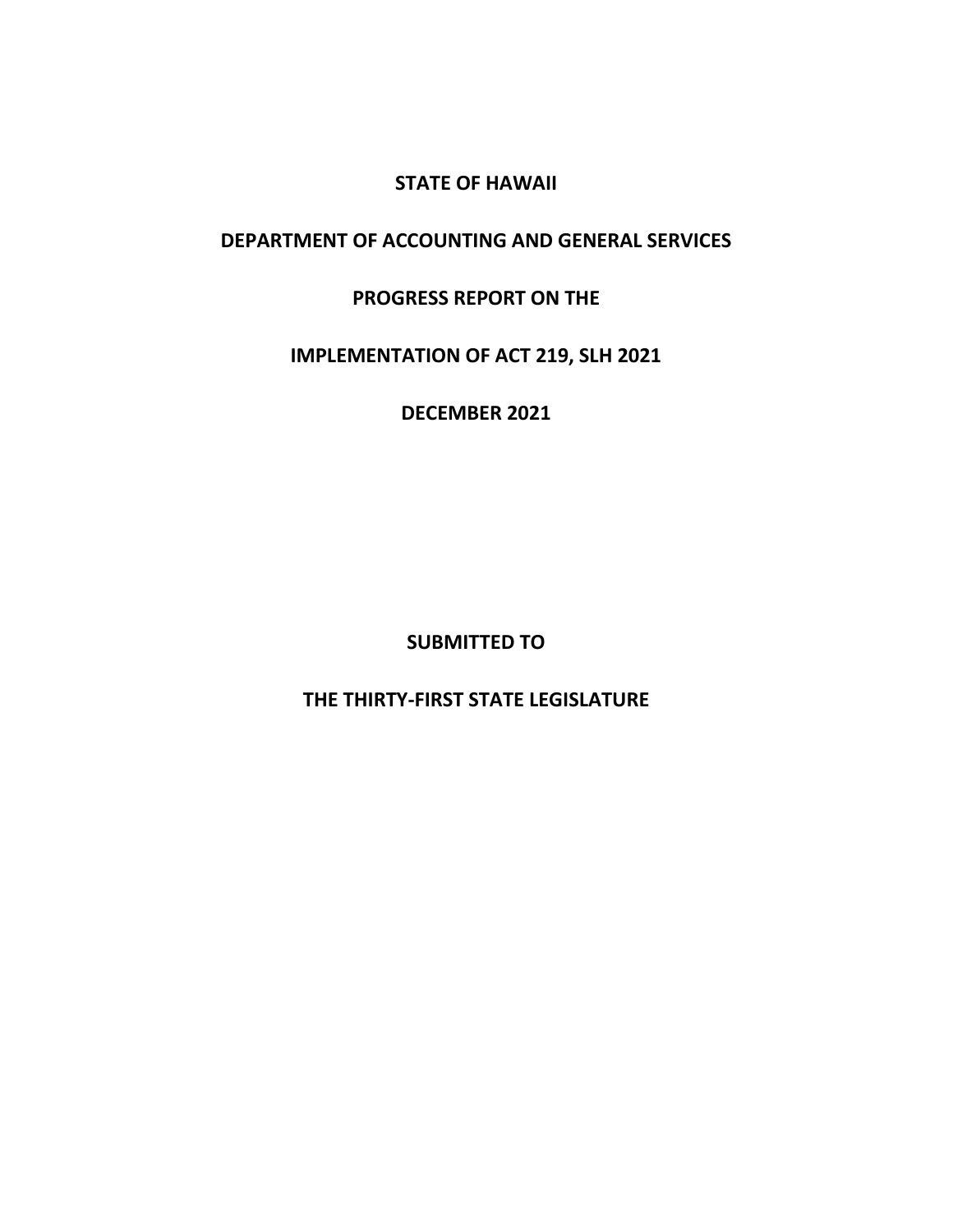# **DEPARTMENT OF ACCOUNTING AND GENERAL SERVICES PROGRESS REPORT ON THE IMPLEMENTATION OF ACT 219, SLH 2021 December 28, 2021**

## **INTRODUCTION / BACKGROUND**

Act 219, Session Laws of Hawaii (SLH) 2021 (SB 1015 SD2 HD1 CD1), requires that "the comptroller shall reduce the total square footage of space leased by the State as of July 1, 2021, by ten percent no later than July 1, 2026." The total amount of office space leased by the Department of Accounting and General Services (DAGS) as of July 2021 (Figure 1) was 503,179 square feet (SF), therefore the target reduction amount for DAGS is at least 50,318 SF.

| <b>ISLAND</b> | SF      |
|---------------|---------|
| Hawaii        | 109,001 |
| Kauai         | 16,226  |
| Lanai         | 2,161   |
| Maui          | 59,089  |
| Molokai       | 0       |
| Oahu          | 316,702 |
| <b>TOTAL</b>  | 503,179 |

Figure 1: Office Leases as of July 2021 (Baseline)

The total square footage of offices in leased space as of October 2021 (Figure 2) was 497,373, which is a reduction of 5,806 from July 2021. The reduction is a result of two Department of Health (DOH) offices on the island of Hawaii adopting a permanent teleworking model, allowing both offices to consolidate into a single lease with less space than would otherwise be required if all staff were to work in-office.

| <b>ISLAND</b> | <b>SF</b> | Change   |  |
|---------------|-----------|----------|--|
|               |           |          |  |
| Hawaii        | 103,195   | $-5,806$ |  |
| Kauai         | 16,226    |          |  |
| Lanai         | 2,161     | n        |  |
| Maui          | 59,089    | O        |  |
| Molokai       |           | n        |  |
| Oahu          | 316,702   |          |  |
| <b>TOTAL</b>  | 497,373   | $-5,806$ |  |

|  |  |  |  | Figure 2: Office Leases as of October 2021 |  |
|--|--|--|--|--------------------------------------------|--|
|--|--|--|--|--------------------------------------------|--|

DAGS estimates that the total square footage of space leased by DAGS could be reduced by at least 94,823 SF in the next 10 years based on several ongoing efforts, the details of which are provided below. This estimate is still subject to change, depending on funding for the implementation of various efforts.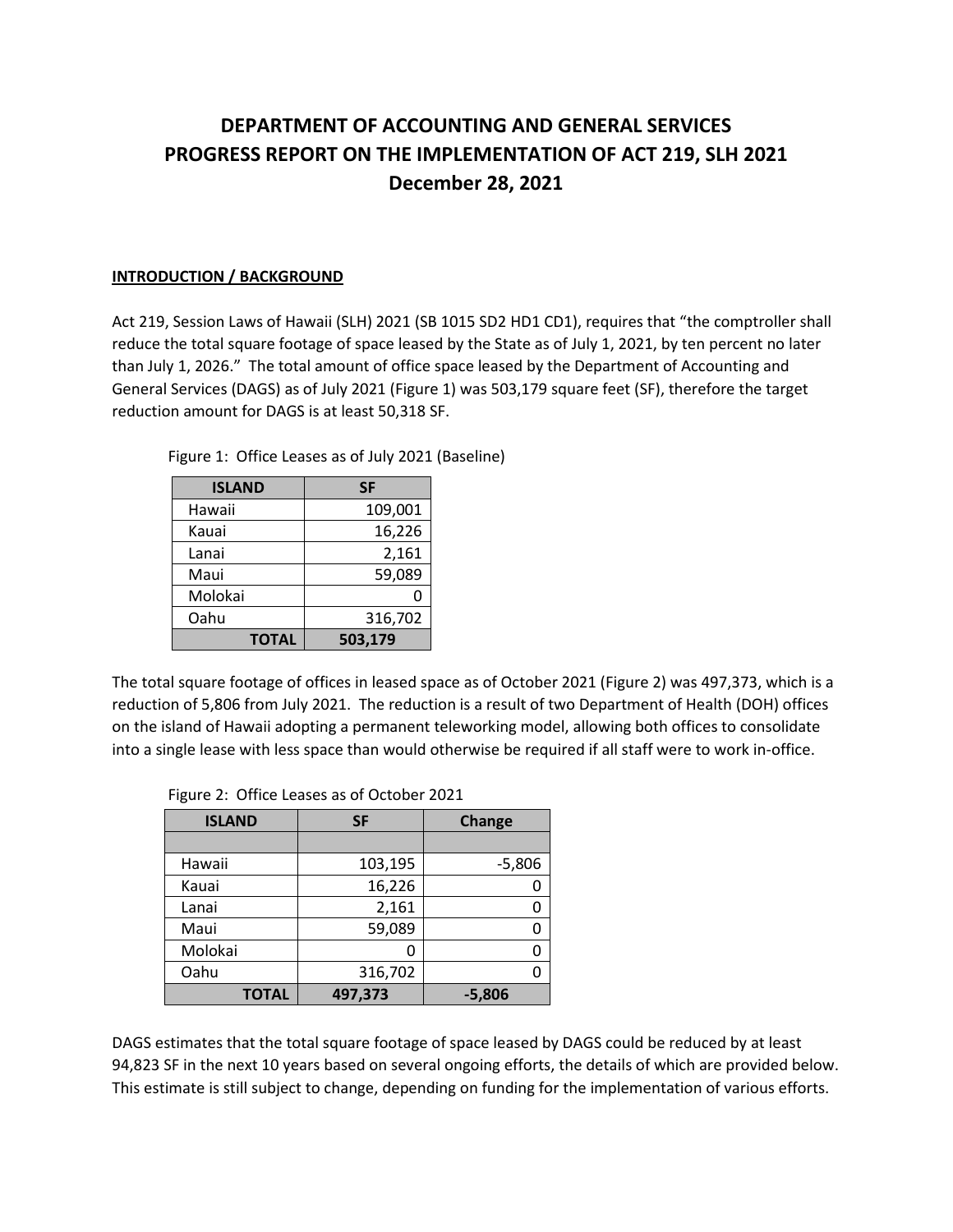| <b>ISLAND</b> | SF     |
|---------------|--------|
| Hawaii        | 4,686  |
| Kauai         |        |
| Lanai         |        |
| Maui          | 48,700 |
| Molokai       |        |
| Oahu          | 41,437 |
| <b>TOTAL</b>  | 94,823 |

## Figure 3: Potential Reductions from Ongoing Efforts

#### **STRATEGIC PLAN**

The Department of Accounting and General Services strategic plan to reduce the lease costs generally fall into short-, intermediate and long-term efforts which are summarized below.

- 1. Short-Term  $(0 3 \text{ years})$ :
	- a. Reduce short-term leases. Programs request short-term leases for a variety of reasons, such as temporarily relocating staff to accommodate renovation of existing office space or to house seasonal / temporary staff to perform a specified function for a designated window of time (i.e. COVID pandemic response). DAGS' first option is to utilize space in State office buildings if adequate space is available before seeking to lease privately owned office space.
	- b. Completion of on-going planning efforts in progress. DAGS has initiated several State Office Building renovation projects which would create office space to house programs currently in lease space and is working with other offices who have initiated planning efforts to optimize how they utilize their existing spaces.
	- c. Implementation of Revised Office Standards (ROS) when programs submit requests for new or additional space, or when purchasing modular furniture. The ROS generally is 20 percent lower than the office standards that were used prior to 2017.
	- d. Voluntary Program Space Reduction. Several programs have taken the initiative to reduce the amount of space leased by the programs. They have shifted the work from paper to electronic files and have initiated teleworking models.
- 2. Intermediate  $(4 10 \text{ years})$ :
	- a. Continue to assess the feasibility for implementation of the ROS on a wider basis, which includes right-sizing offices in existing spaces and renovation efforts to optimize use of space in State office buildings.
	- b. Assess the feasibility and implement the planning, design, and construction of new facilities to accommodate offices in lease space.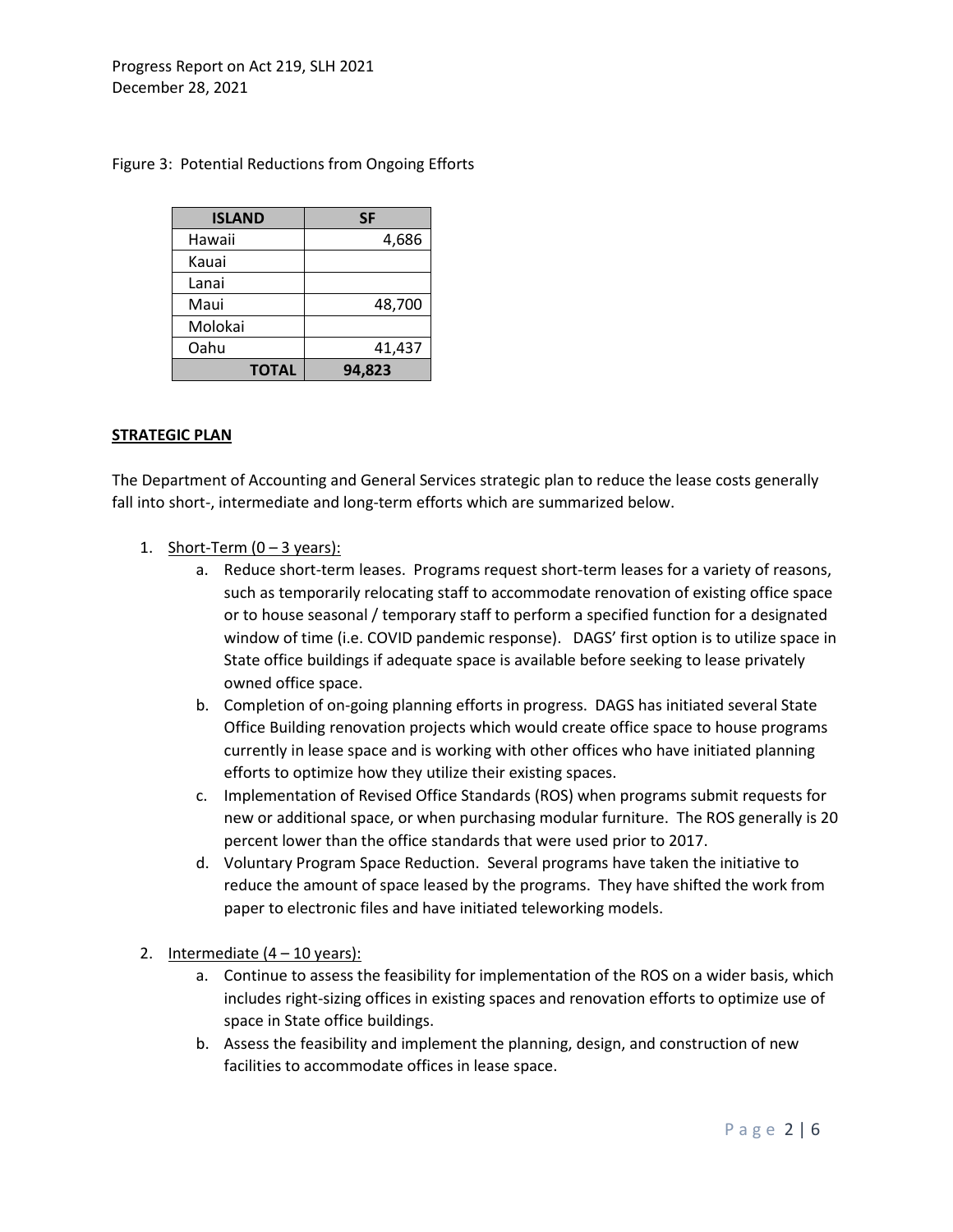- c. Assess the feasibility and implement the purchase of existing buildings. Due to changes in demographics, clusters of programs can be located to now populous areas where state services are needed, and there are no State Office Buildings in the near vicinity or the existing State buildings do not have capacity to house additional programs.
- 3. Long-Term (over 10 years):
	- a. Full implementation of ROS. Apply ROS to all State programs and reduce office footprints as applicable.
	- b. Construction of New State Buildings.

## **DETAILS OF DAGS' EFFORTS TO REDUCE THE AMOUNT OF LEASED SPACE**

#### **HAWAII**

## Short-Term:

Approximately 4,686 SF of office space is temporarily leased in Hilo to provide office space for the Department of Human Services to accommodate renovation work to the Kulana Naauao Building in Hilo. It is estimated that DHS will be relocating back to the facility in late 2022 / early 2023, after which the lease will no longer be required.

## Intermediate / Long-Term:

- The Keakealani Building has approximately 9,000 SF of vacant space due to the Judiciary's relocation to its new building in Kailua-Kona. Portions of the vacated space requires renovation to facilitate the change in use from courtrooms to office space before they can be occupied. In addition, the Keakealani Building is a two-story wood frame structure built around 1939 that has had minimal improvements since its conversion from a hospital to an office building and courthouse in mid-1980s. As a result, DAGS is performing a condition assessment of the Keakealani Building to determine the feasibility of renovation versus constructing a new facility.
- Much of the leased spaces on the West side of the island have migrated to the Kailua-Kona area to be closer to the population center for that side of the island and to better serve clients. In addition, many offices provide services directly or indirectly related to those of the Judiciary's Keahuolu Courthouse facility that is located in Kailua-Kona as well. DAGS does not manage any facilities or State properties in Kailua-Kona, and has started looking into the possibility of purchasing an existing office building in the area to house the programs in leased space.

## **KAUAI**

# Intermediate / Long-Term:

DAGS has engaged the services of the University of Hawaii's Community Design Center to undertake a proof of concept for the Lihue Civic center aimed at optimizing use of properties under DAGS' control in the area, including the former Lihue Police Station property. While the proof of concept may look at a mix of uses, the relocation of offices from private leased space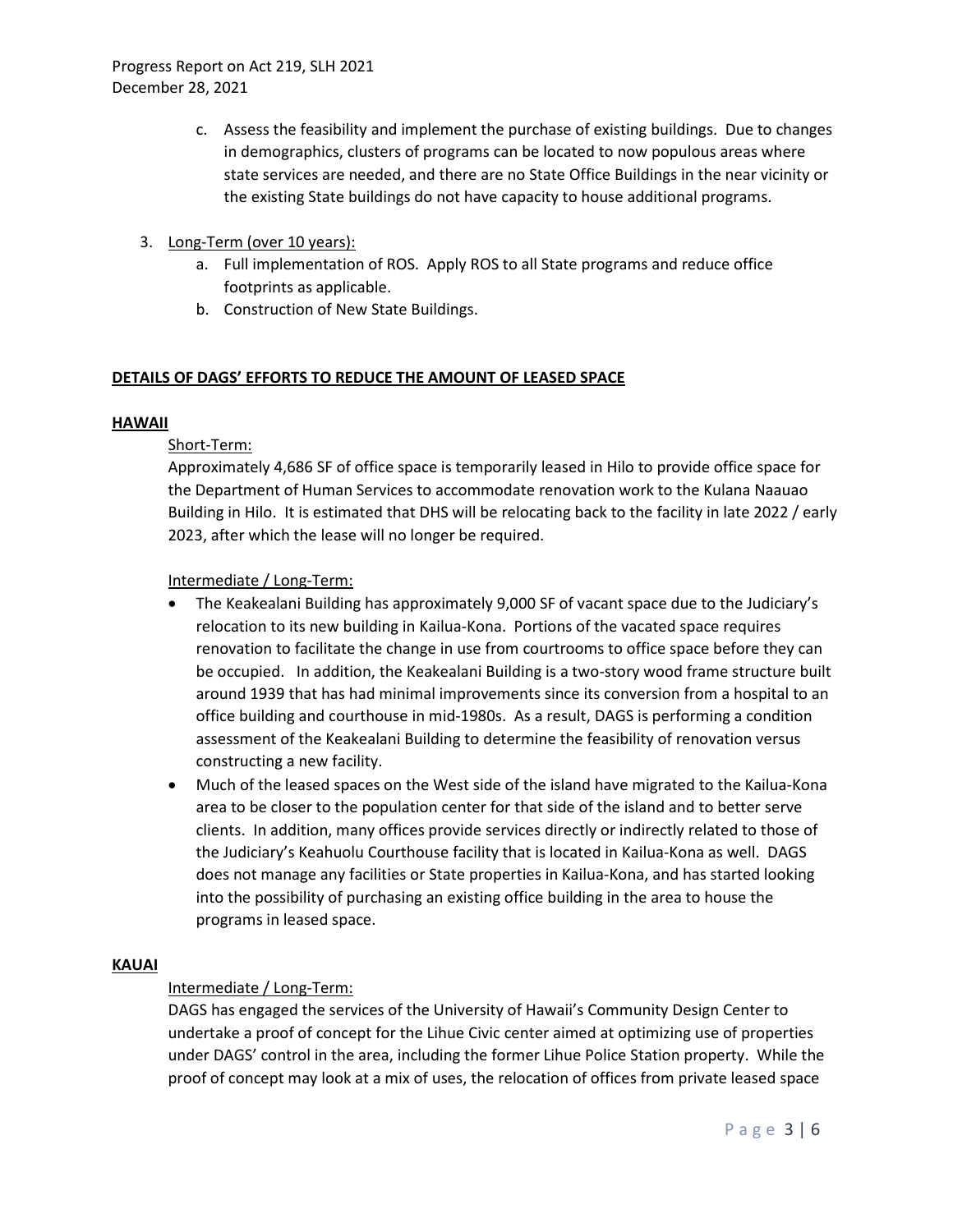Progress Report on Act 219, SLH 2021 December 28, 2021

> and the consolidation of State services for the public has been prioritized. The amount of reduction in office space leased by DAGS resulting from this effort is still be determined.

#### **LANAI**

There are no DAGS managed office buildings on the island of Lanai. It would not be feasible for the construction and operation of a facility to provide accommodations for the offices leasing space on the island.

#### **MAUI**

#### Short-Term:

DOH currently leases 3,116 SF of space and has requested a reduction in space as it will be adopting a permanent teleworking model. DAGS is working with DOH to finalize their space authorization before proceeding with negotiations on reducing the existing lease or find a new space to lease. Anticipate lease reduction to occur by late 2022. The amount of reduction in office space leased by DAGS resulting from this effort is still be determined.

#### Intermediate / Long-Term:

- DAGS is partnering with the Hawaii Housing Finance and Development Corporation (HHFDC) for mixed-use development (affordable housing, office space to support relocation of State offices from private leased space, parking structure, and possible integration of a new library) within the Kahului Civic Center property, which management and control has been transferred from DAGS to HHFDC. A planning consultant has been hired by HHFDC to undertake the development of a programmatic master plan and Environmental Impact Statement (EIS) for the site. Work is underway and a draft EIS is anticipated to be published in early 2022. It is estimated that this effort could result in reducing office space leased by DAGS by 48,700 SF in 5-7 years depending on when funding can be appropriated for design and construction.
- DAGS will be exploring redevelopment of both the State's existing Wailuku Civic Center property and the former post office site that DAGS anticipates leasing from the County of Maui to address space shortfalls for state offices and the Judiciary in the area. The amount of reduction in office space leased by DAGS resulting from this effort is still be determined.

#### **OAHU**

#### Short-Term:

- The Department of Human Services (DHS), Benefit, Employment and Support Services Division (BESSD) office located in Honolulu leases 22,809 SF of space through DAGS from the HHFDC. This lease will convert to a Memorandum of Agreement between DHS and HHFDC for use of the space by end of 2022, reducing the amount of office space leased by DAGS by 22,809 SF.
- DHS-BESSD's Wahiawa First-to-Work Unit currently leases 5,033 SF of space and will be permanently assigned to the new Wahiawa Civic Center once construction of the new facility has been completed. In the interim, DAGS is working with DHS to provide a temporary space assignment in the Waipahu Civic Center and terminate the existing lease to further save costs.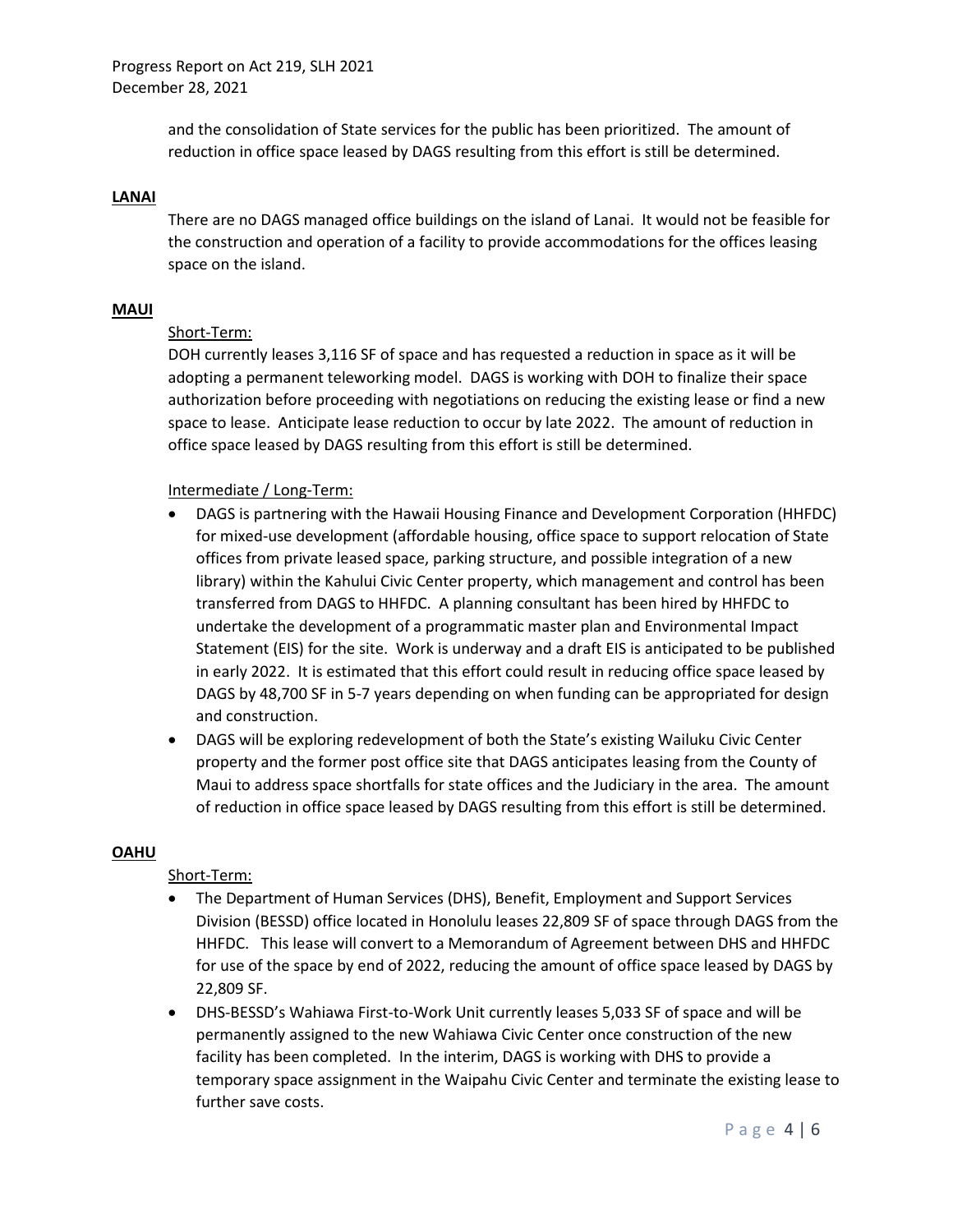- DHS-BESSD Staff Development Office and DHS Social Services Division (SSD) Training Office in Honolulu currently leases 13,212 SF of space. BESSD is planning to relocate to state office space in Kapolei, and SSD is planning to remain in Honolulu. The space planning process has been initiated between BESSD and DAGS and subsequent design and construction efforts are necessary before the relocation can occur. The amount of reduction in office space leased by DAGS resulting from this effort is still be determined.
- DHS Med-Quest's office in Kapolei leases 7,644 SF of space. This office will move to the Kakuhihewa Building after renovations have been completed to facilitate the relocation. It is estimated that DHS can relocate to the facility by late 2023. This effort will result in a reduction of 7,644 SF of office space leased by DAGS.
- DHS Med-Quest's office located in Honolulu currently leases 13,437 SF of space. Portions of this office are anticipated to relocate to the Waipahu Civic Center by late 2022, and to the Kaneohe Civic Center by late 2023 / early 2024 after renovations have been completed to facilitate the relocation. It is estimated that 4,500 to 5,000 SF of space will still be required for the remaining portion of staff that will need to remain behind to provide services in the area. This effort will result in a reduction of approximately 8,400 to 8,900 SF of office space leased by DAGS.
- DHS Vocational Rehabilitation Services Division office located in Honolulu currently leases 10,410 SF of space. The program is in the process of relocating to a smaller leased space of 7,826 SF, which will result in a reduction of 2,584 SF in office space leased by DAGS.

## Intermediate:

- The existing Wahiawa Civic Center site is slated to be fully redeveloped, with the existing state office building to be demolished, and two new buildings built in its place: a new court facility for the Judiciary's Wahiawa District Court, and a new state office building that will provide office space for State agencies and the City and County of Honolulu. Demolition and construction are estimated to begin in early 2023, with completion and occupancy estimated to occur in late 2025. While an estimated 2,100 SF of temporary office space will be needed for offices displaced by the demolition of the existing facility and could not find alternatives in State space, the new facility will allow for a permanent reduction of 5,033 SF of space leased by DAGS overall.
- DAGS has been working with the Department of Public Safety (PSD) to relocate its Sheriff Division's operations from leased space in the Kakaako area to the Kalanimoku Building. Funding for the construction of improvements needed to facilitate the relocation is anticipated to be requested by PSD in the 2022 legislative session. While this does not involve a DAGS lease, this effort will serve to reduce the amount of space leased by the State overall.

## Long-Term:

• DAGS is partnering with the HHFDC to plan for a mixed-use development (affordable housing, office space to support relocation of State offices from private leased space, some commercial, and parking structure) within DAGS' Liliha Civic Center property. A planning firm has been hired by HHFDC to undertake the development of a programmatic master plan and a programmatic EIS. Work on the programmatic master plan is underway.